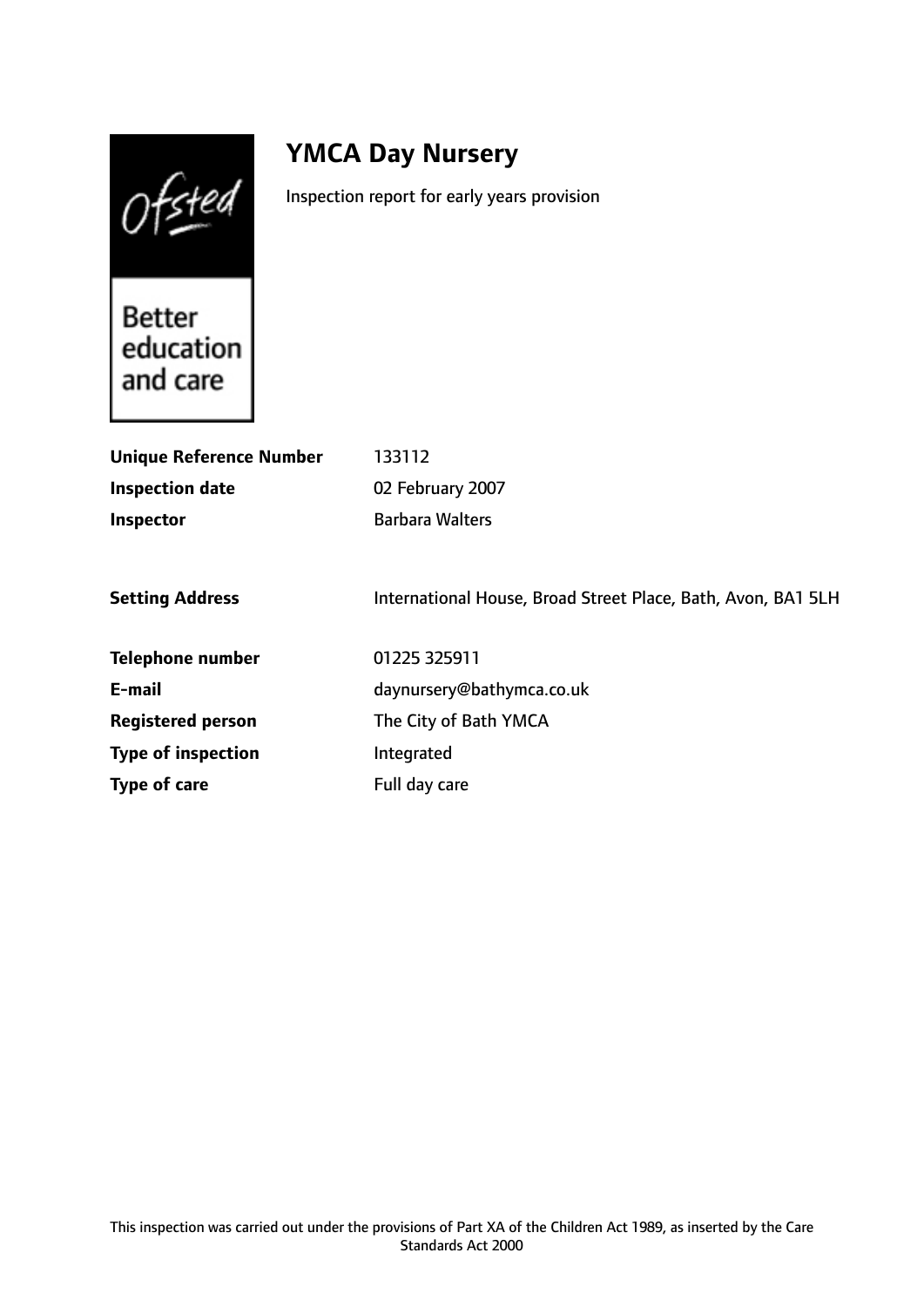## **ABOUT THIS INSPECTION**

The purpose of this inspection is to assure government, parents and the public of the quality of childcare and, if applicable, of nursery education. The inspection was carried out under Part XA Children Act 1989 as introduced by the Care Standards Act 2000 and, where nursery education is provided, under Schedule 26 of the School Standards and Framework Act 1998.

This report details the main strengths and any areas for improvement identified during the inspection. The judgements included in the report are made in relation to the outcomes for children set out in the Children Act 2004; the National Standards for under 8s day care and childminding; and, where nursery education is provided, the *Curriculum guidance for the foundation stage.*

The report includes information on any complaints about the childcare provision which Ofsted has received since the last inspection or registration or 1 April 2004 whichever is the later.

## **The key inspection judgements and what they mean**

*Outstanding: this aspect of the provision is of exceptionally high quality Good: this aspect of the provision is strong Satisfactory: this aspect of the provision is sound Inadequate: this aspect of the provision is not good enough*

For more information about early years inspections, please see the booklet *Are you ready for your inspection?* which is available from Ofsted's website: *www.ofsted.gov.uk.*

## **THE QUALITY AND STANDARDS OF THE CARE AND NURSERY EDUCATION**

On the basis of the evidence collected on this inspection:

The quality and standards of the care are good. The registered person meets the National Standards for under 8s day care and childminding.

The quality and standards of the nursery education are satisfactory.

## **WHAT SORT OF SETTING IS IT?**

YMCA Day Nursery is sited within the Bath YMCA building and is registered for full day care for a maximum of 20 children under the age of five years, with a maximum of six children aged between 18 months and two years. Sessions are from 08.30 to 17.30, Monday to Friday all year round, excluding bank holidays and certain days between Christmas and New Year. There are different sessions available throughout the day. It serves families from the city and those coming to work in Bath.

The nursery has sole use of its self contained rooms and uses the gym hall within the building for physical play sessions. Meals and food are provided by the on-site restaurant kitchen. There is an enclosed outside play space with paved and safety surfaces of which the nursery has sole use. There are 36 children on roll of whom 15 three-year-olds and one four-year-olds receive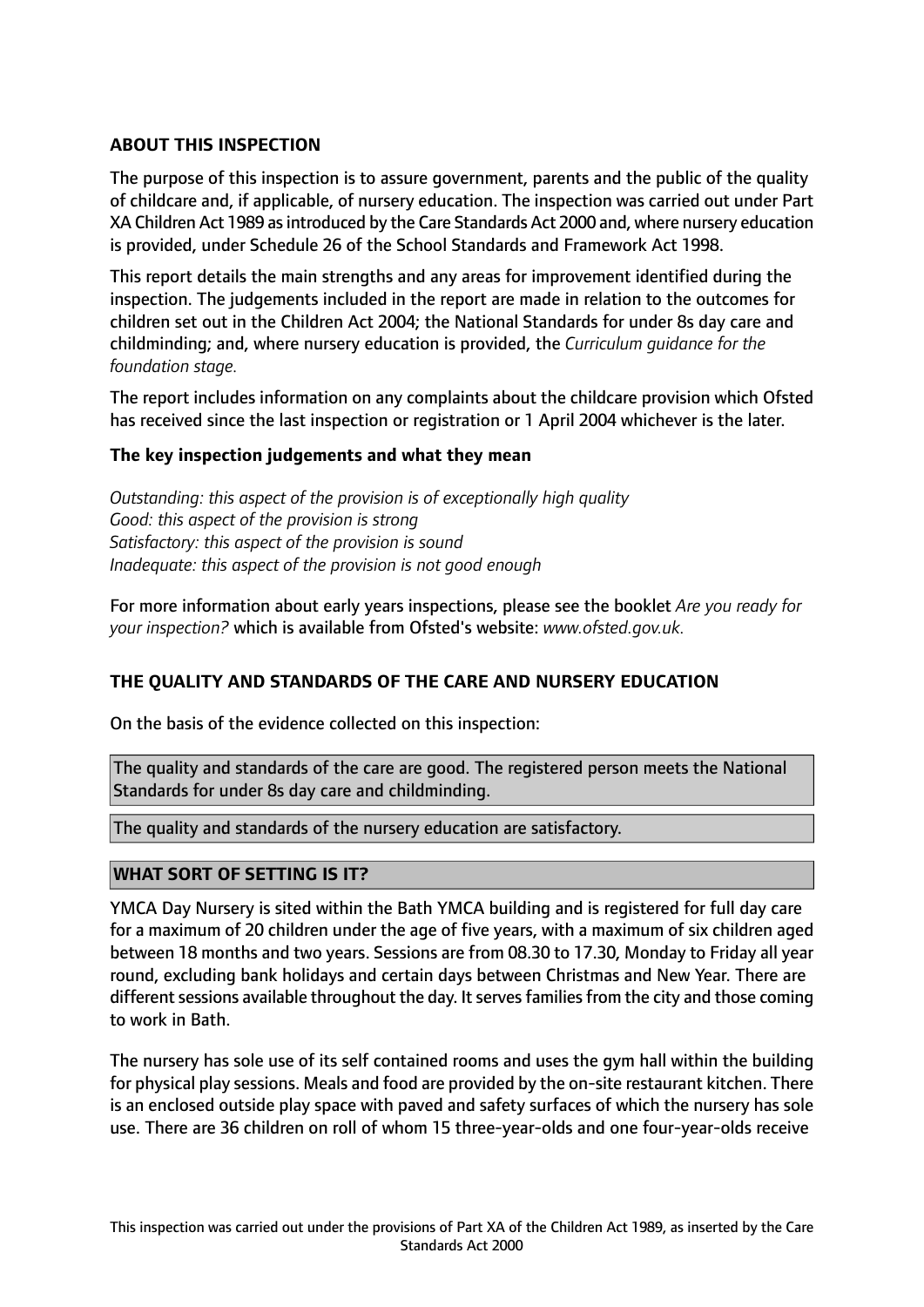nursery education grant. The setting supports children with special educational needs and English as an additional language.

There are four staff and a manager all of whom are qualified or working towards a level 3 qualification in childcare and education. The nursery issupported by the Early Years Development and Childcare Partnership.

## **THE EFFECTIVENESS OF THE PROVISION**

## **Helping children to be healthy**

The provision is satisfactory.

Children's health is generally promoted because staff follow appropriate routines to make sure that all areas are kept clean and tidy. For example, tables are cleaned regularly and staff wear aprons when serving food. Nappy changing procedures are hygienic and the risk of cross-contamination is further limited as children from an early age spontaneously wash their hands after use of the toilet and before meal times. Children's welfare is promoted should they have a minor accident or need medication by the clear recording which is maintained by staff and shared with parents. All staff hold a first aid qualification. Children learn the value of healthy eating through the availability of nutritious fresh meals and snacks. However, there is limited daily choice and the food on offer may not appeal to the children and therefore is not necessarily sufficient to meet the individual child's preferences and requirements.

All children enjoy a varied range of physical activities on a daily basis that contribute to their good health. They use the indoor play area for moving to music in a variety of ways such as pretending to be animals and swinging their arms like an elephant. Children become excited at the mention of outside play and enjoy the freedom of space when they use the outdoor play area. They run safely and confidently around obstacles and each other. They learn control and balance on the blocks and develop their throwing and catching skills using a variety of equipment such as bean bags and balls. Children competently use the selection of wheeled toys and skilfully peddle the trikes through obstacles and develop their stopping skills.

# **Protecting children from harm or neglect and helping them stay safe**

The provision is good.

Children's safety is well supported in an environment which is organised to promote their safety. All children are cared for in one room which enables staff to monitor them carefully and good staffing levels are maintained so the children are well supervised at all times. Children's pictures and paintings are attractively displayed around the setting, creating a colourful and welcoming place for them to learn and play.

Good safety measures are in place to allow children to move around freely and independently. For example, staff are vigilant when moving between the play room and the well maintained garden and children are regularly counted and checked against the register. Fire safety is given a high priority in the group and children regularly take part in fire drills. They further learn to keep safe by not running in the corridor and staying close together when visiting other areas of the building. Children play in a room which is well thought-out to provide quiet, active and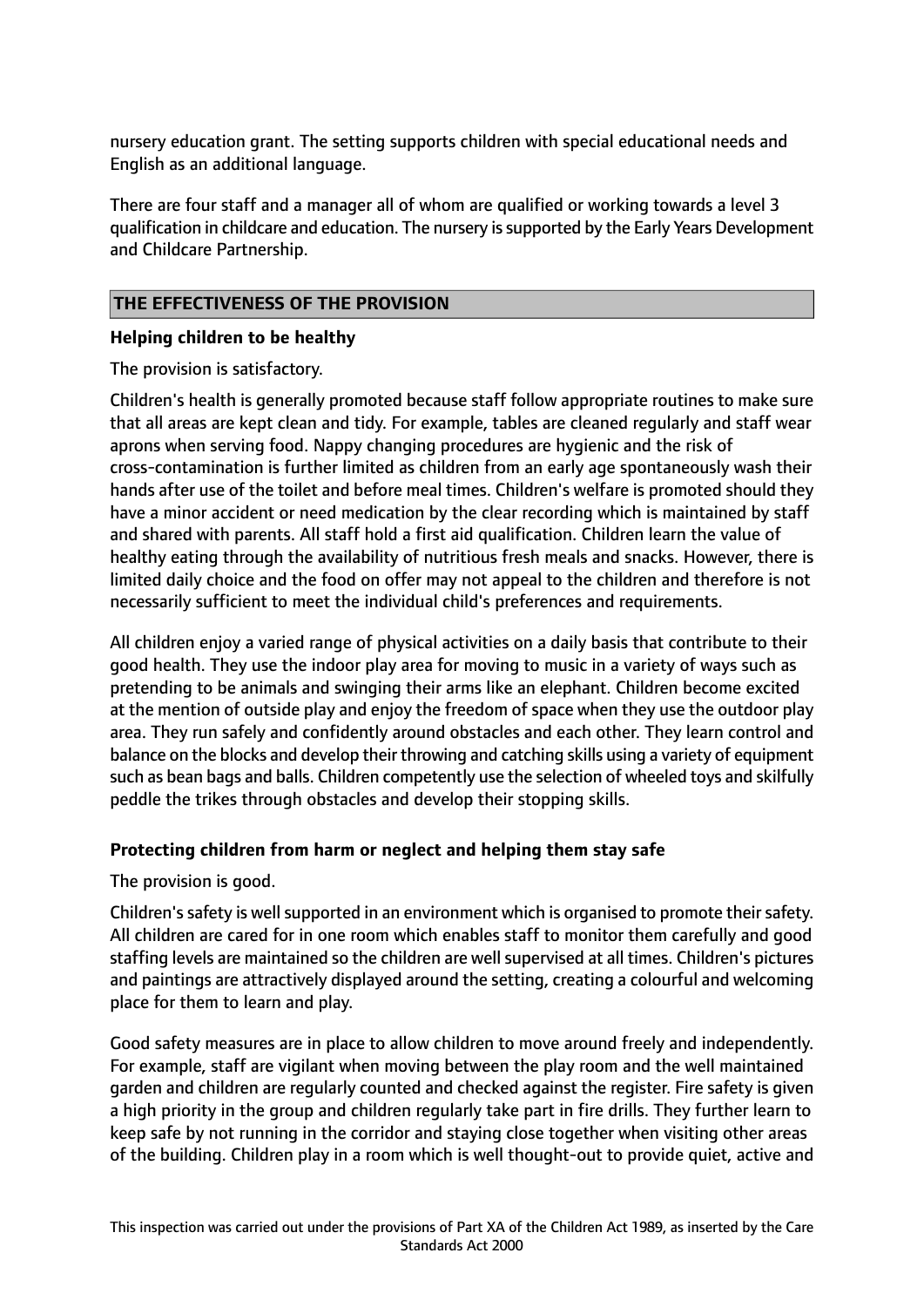floor play areas. Children play happily with the wide range of safe toys and equipment which is suitable for their age and stage of development. Resources are organised in open, low-level storage units so that children can access them easily and safely.

Good arrangements are in place to safeguarded children's welfare. Staff have good awareness of the their roles and responsibilities with regard to child protection and only staff who have appropriate qualifications are left unsupervised with children. There is a written child protection policy which is shared with parents and the child protection co-ordination ensures that procedures are up to date and staff are secure in their understanding of their responsibilities.

## **Helping children achieve well and enjoy what they do**

## The provision is satisfactory.

Children are encouraged to make choices from a wide range of resources which interest them. Children of all ages are busy and are eager to investigate and join in the activities on offer or to choose their own play. Children are involved in role play, actively using the vet's equipment with purpose, or developing their imagination by developing the home corner for their own play from the vets to the hairdresser. Children enjoy daily opportunities to take part in singing or playing musical instruments. They join in familiar songs, clapping at the appropriate time and trying to keep up with the actions following the examples of their older friends. Children know and happily take part in the daily routine which includes time for active and quiet play.

Children are confident and work independently or in a group. Their self-esteem is developed when they help with the daily routines of the group such as giving out the fruit at snack times and helping to clear their toys away. Children are well supported by staff who actively join in their play and encourage them to try new activities in safe environment. Staff have begun to use the Birth to three matters framework for younger children's assessment but this does not support their planning for individual children.

## Nursery Education.

The quality of teaching and learning is satisfactory. Staff have sound knowledge of the Foundation Stage and the stepping stones and how children learn. Children benefit from a broad and balanced curriculum, which is thoughtfully planned, although the learning outcome is not obvious. Staff have secure relationships with the children and spend time supporting them in their play. Children are grouped effectively which providesthem with individual attention if necessary. Staff listen to them and question them appropriately to help prompt their thinking, such as "what happens next?" and "what can we see here?" Resources are organised well to promote children's independent access. However, not all activities are suitable for individual children's level of learning and provide suitable challenge. Children's assessments and observations are recorded but the records do not fully monitor children's progress and are not used to help plan the next steps in their learning.

Children consistently develop their independence by selecting the resources they want to use for their activities, and pour their own water or milk at snack time. They are motivated to learn and confidently clap themselves after singing their songs well. Children enjoy listening to stories and enthusiastically predict what will be happening in the jungle. They begin to recognise their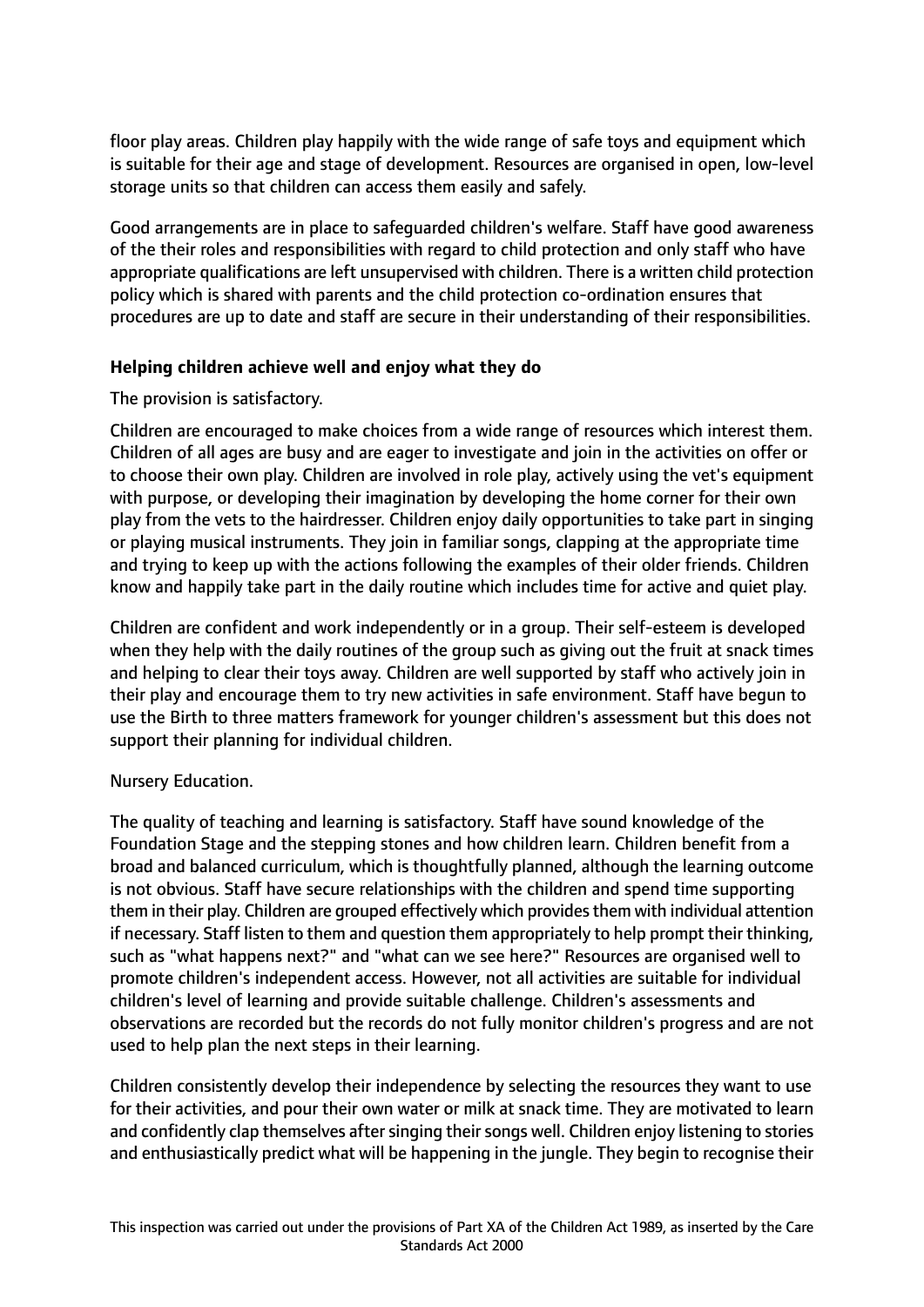names and the names of their friends at registration time, but have limited opportunity to develop their writing skills and link sounds to letters. Children begin to increase their understanding of numbers through counting routines, such as the number of legs on the spider and how long it takes for a member of staff to carry out an activity. However, children have limited experiences when they are able to recognise numerals and solve simple problems. Children develop free expression and explore paints by bringing in new colours and mixing and spread the paint using their hands. They enjoy singing familiar songs and join in with the actions. Children show curiosity when they explore the fruit through the magnifying glass and delightedly identify the baby animals with their mothers.

## **Helping children make a positive contribution**

#### The provision is good.

Staff value children as individuals and develop their sense of belonging by displaying their work on the walls and photographs of themselves for all to see. Parents and children are greeted with a multilingual welcome poster and they immediately receive the positive message that all are welcome. Children develop a good understanding of diversity through the meaningful range of resources to provide a positive view of the wider world and an awareness of their own environment. For example, play resources are non-stereotypical and the multicultural dolls have realistic features and clothes.

The group has effective arrangements in place to care for children with special needs. All children are encouraged to join in activities on offer and their efforts are valued, regardless of how well they have achieved. The group has a positive policy of managing behaviour. Staff know the children well and use positive methods such as consistent praise and acting as appropriate role models. Children are secure in the boundaries and respond well to the expectations of behaviour. They eagerly help to tidy away their toys and show responsible behaviour by finding the right toy for a younger friend to play with. Children's spiritual, moral and cultural development is fostered.

Partnership with parents is good. Staff develop positive relationships with parents and take time to talk to them about their children. There are good systems in place for keeping parents informed, such as the parent handbook, regular newsletters and parent feedback forms. Parents are encouraged to take a meaningful part in their child's learning by the opportunity to read and add comments to the observation record. Information about children's development is shared effectively through informal daily discussions and the group's notice boards which contains a wealth of information about the setting and the themes and activities which the children are involved in.

## **Organisation**

The organisation is good.

Children are supported by qualified and experienced staff who work well as a team to promote an environment where children experience continuity of care and familiarity. Strong systems are in place for the recruitment of staff and to ensure that they are suitable to work with children. Children are secure as they follow familiar routines. Good staff ratios, staff deployment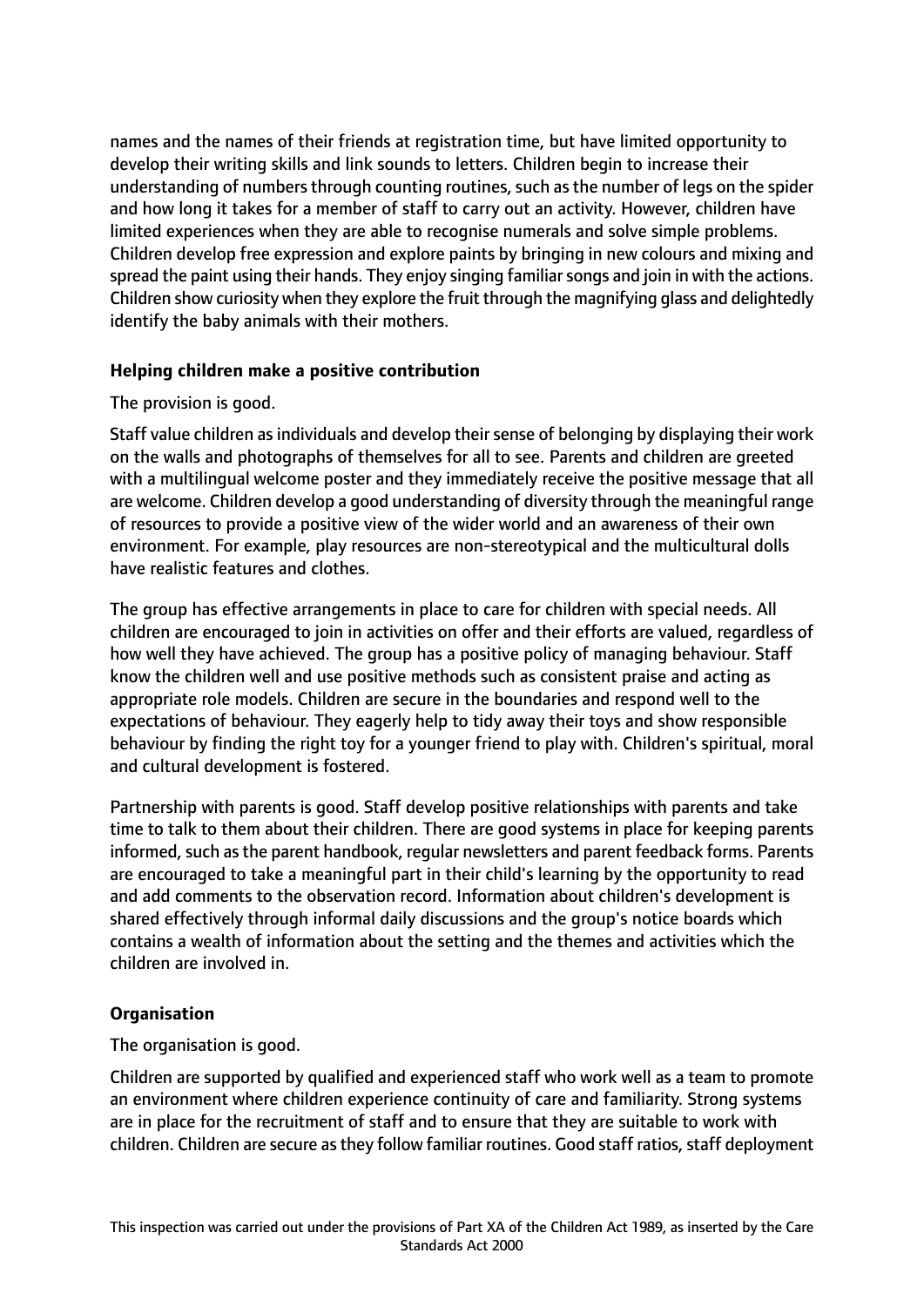and thoughtful allocation of key workers ensure individual children's needs are met. The setting have developed their own policies and procedures to ensure the smooth and consistent operation of the childcare. Documents meet all requirements of registration and are stored confidentiality and shared appropriately with parents. The setting meets the needs of the range of children for whom it provides.

The leadership and management of the setting is satisfactory. Staff are supported in their professional development by attending courses and gaining further qualifications. Staff meetings and planning sessions ensure effective communication within the staff team and they work well together to help promote an environment where children feel secure. However, the system for monitoring and evaluating the programmes for nursery education does not identify the learning outcomes for children and therefore, their progress and attainment is not consistently supported.

## **Improvements since the last inspection**

At the last inspection the group was asked to ensure staff greet parents and welcome them into the nursery, to ensure the entrance corridor provides a welcome for children and to maintain a record of visitors or other people on the premises. A bright display at the entrance corridor welcomes parents and children and a visitor's book has been developed and maintained. The group was also asked to ensure staff have an understanding of the health and safety policy, to ensure staff have good knowledge and understanding of Child Protection issues and to ensure that new staff members receive induction. Staff have completed child protection training and regularly discuss health and safety issues at staff meetings. A induction procedure has also been developed for new staff members.

## **Complaints since the last inspection**

Since the last inspection there have been no complaints made to Ofsted that required the provider or Ofsted to take any action in order to meet the National Standards.

The provider is required to keep a record of complaints made by parents, which they can see on request. The complaints record may contain complaints other than those made to Ofsted.

## **THE QUALITY AND STANDARDS OF THE CARE AND NURSERY EDUCATION**

On the basis of the evidence collected on this inspection:

The quality and standards of the care are good. The registered person meets the National Standards for under 8s day care and childminding.

The quality and standards of the nursery education are satisfactory.